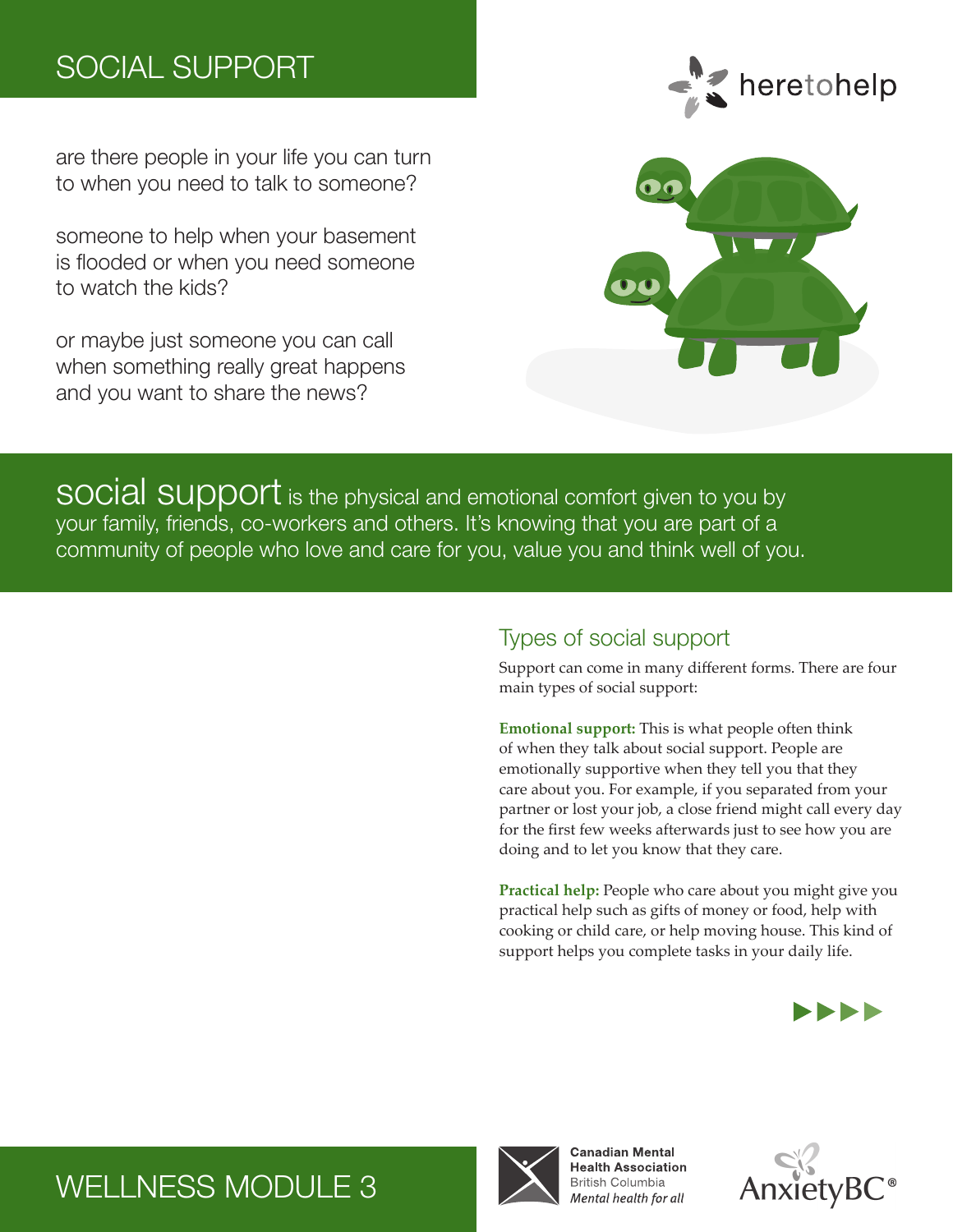#### types of social support continued from previous page



**Sharing points of view:** Some people help by sharing their point of view on a particular situation, or sharing how they might handle a situation. When you share points of view, you can develop a better understanding of a situation and the best way to handle it. For example, if you tell a friend about difficulties you are having with your teenage son, she may offer a point of view you hadn't considered. This may help you to better address the situation with your child.

**Sharing information:** It can be very helpful when family, friends or even experts give factual information about a particular situation. For example, a friend who recently married might provide information on the cost of their wedding, or a cancer survivor might provide information on different types of cancer treatments.

|  | Getting your<br>support<br>needs met | Many of the people in your life can provide social support. These can include your<br>parents, spouse or partner, children, siblings, other family members, friends, co-<br>workers, neighbours, health professionals and sometimes even strangers.<br>Different people in your life may provide different kinds of support, so it's unlikely<br>that one person can provide all the support you need. For example, your parents may<br>be great with childcare, and your best friend may give great relationship advice.<br>The best support often comes from the people you are closest to in your life. Receiving<br>support from the people you are close to may be more beneficial to your physical and<br>emotional health than support from people you don't know well. |
|--|--------------------------------------|--------------------------------------------------------------------------------------------------------------------------------------------------------------------------------------------------------------------------------------------------------------------------------------------------------------------------------------------------------------------------------------------------------------------------------------------------------------------------------------------------------------------------------------------------------------------------------------------------------------------------------------------------------------------------------------------------------------------------------------------------------------------------------|
|  | What is so<br>important              | Research shows that social support provides important benefits to our physical<br>and emotional health. Stress may be related to a number of health concerns, from<br>negated health published to change is about the mushleme like heavy discoses and migueiness                                                                                                                                                                                                                                                                                                                                                                                                                                                                                                              |

important about social support?

mental health problems to chronic health problems like heart disease and migraines. However, social support can help protect people from the harmful effects of stress. When dealing with a stressful situation, people are less likely to report stress-related health problems when they feel like they have support from others.

How much support do you have? Take our online quiz at **www.heretohelp.bc.ca** ?  $\dot{\mathbf{J}}$ خ ح

#### Select sources and additional sources

- Visit **www.heretohelp.bc.ca** to read the Social Support issue of *Visions: BC's Mental Health and Addictions Journal.*
- Visit **www.bccf.ca** for information on healthy families from the BC Council for Families.
- Visit **www.takingcharge.csh.umn.edu** for the social support section of Taking Charge of Your Health, a project of the University of Minnesota.
- Cohen, S., Underwood, L.G. and Gottlieb, B.H. (2000). *Social Support Measurement and Intervention: A Guide for Health and Social Scientists.* London: Oxford University Press.
- Gottman, J. and DeClaire, J. (2001). *The Relationship Cure: A 5 Step Guide to Strengthening your Marriage, Family, and Friendships.* New York: Three Rivers Press.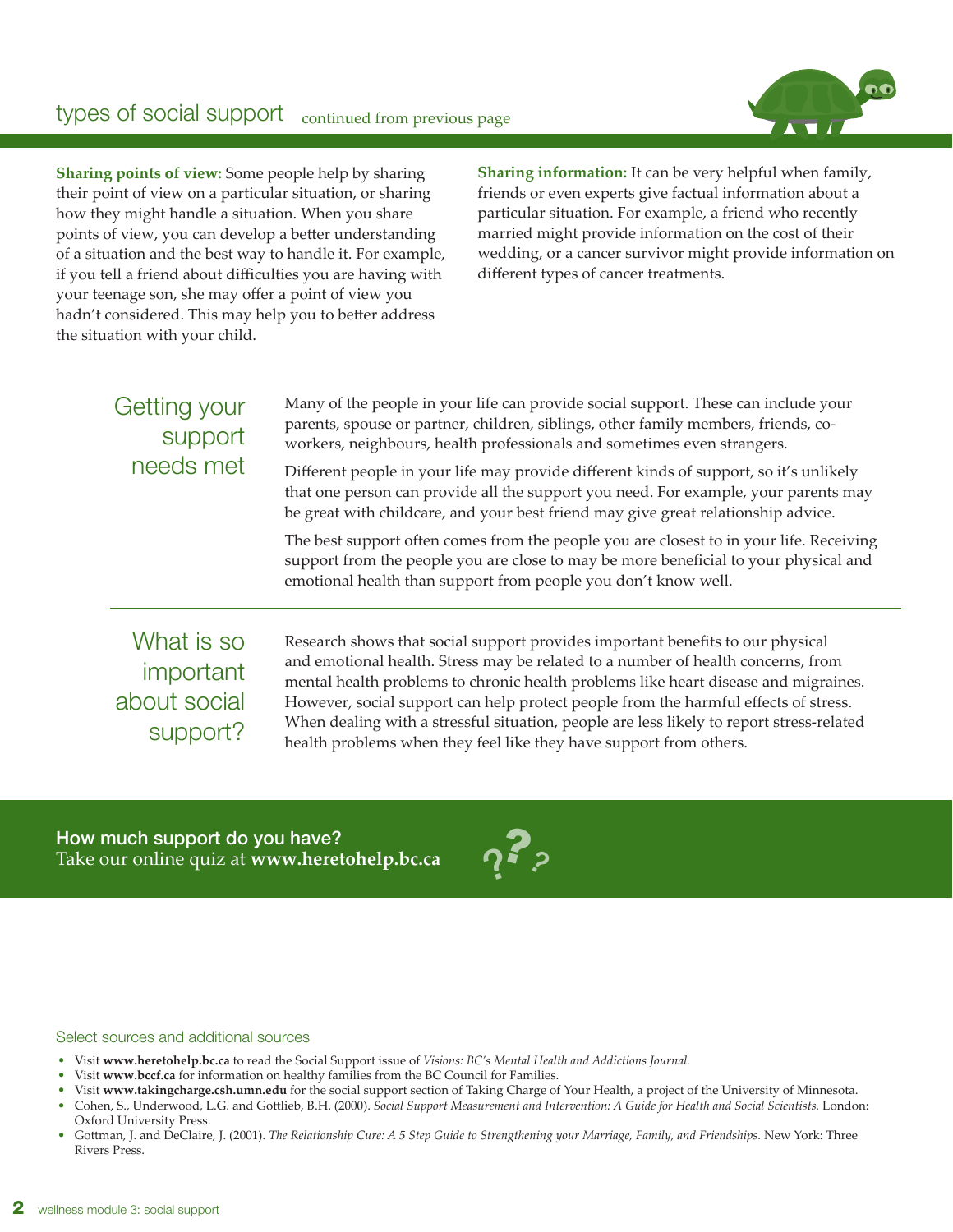# when might I want to change my social support network?

# social support and mental illness

While some people maintain the same set of friends, co-workers and contact with family members over their entire adult lives, many others make shifts to their support networks. Here are some of the reasons why.

- **Not enough support:** You may wish to bring new people into your support network if you find that you need more people in your life who can provide you with support, or if you're missing people in areas that are important to you. For example, you may have good emotional support, but you may want to meet more people who share your interests.
- **• Change in lifestyle:** People often make changes to their support network when they experience important life changes. Here are just a few examples of changes that may require a shift in support:
	- **• Parenthood:** People often change their social life significantly when they become parents. They may spend more of their time with other parents.
	- **• Divorce or death of a spouse:** Married people often socialize with other married people. Following divorce or the death of a spouse, your usual social network may no longer be a good fit for your needs.
	- **• Change in behaviour:** People who smoke, drink or use drugs on a regular basis may socialize with others who do the same. When you cut back or quit, you may decide to make a new friends to help you maintain your goals.
	- **• New hobby or activity:** When you take up a new activity, like running or painting, you may want to find others who share your interests.
- **• Need for a like-minded community:** You may wish to join a community or communities that you identify with, or make friends with people who share your values.
- **• Need for specialized knowledge or expert opinion:** You may wish to seek out extra help when you experience something that your existing support network isn't familiar with. People with lived experience may be better able to provide empathy, support and understanding. The knowledge that we aren't alone can also help you cope with feeling of blame or shame.

Formal support, like an education group or professional, may be helpful when you need highly specialized or technical information. For example, you may need specialized information if you or a loved one is diagnosed with a health problem.

Social support plays an important role in mental health and substance use problems. For example, people living with depression report lower levels of social support than others. Specifically, people living with depression tend to report fewer supportive friends, less contact with their friends, less satisfaction with their friends and relatives, lower marital satisfaction and confide less in their partners.

It's likely that lack of social support and feelings of loneliness make people more vulnerable to mental health or substance use problems like depression. However, many people pull back from others when they're experiencing mental health or substance use problems. In this way, mental health or substance use problems can lead to problems with social support and aggravate feelings of loneliness.

Reconnecting with others in healthy, supportive ways is often an important component of managing most mental health or substance use problems.